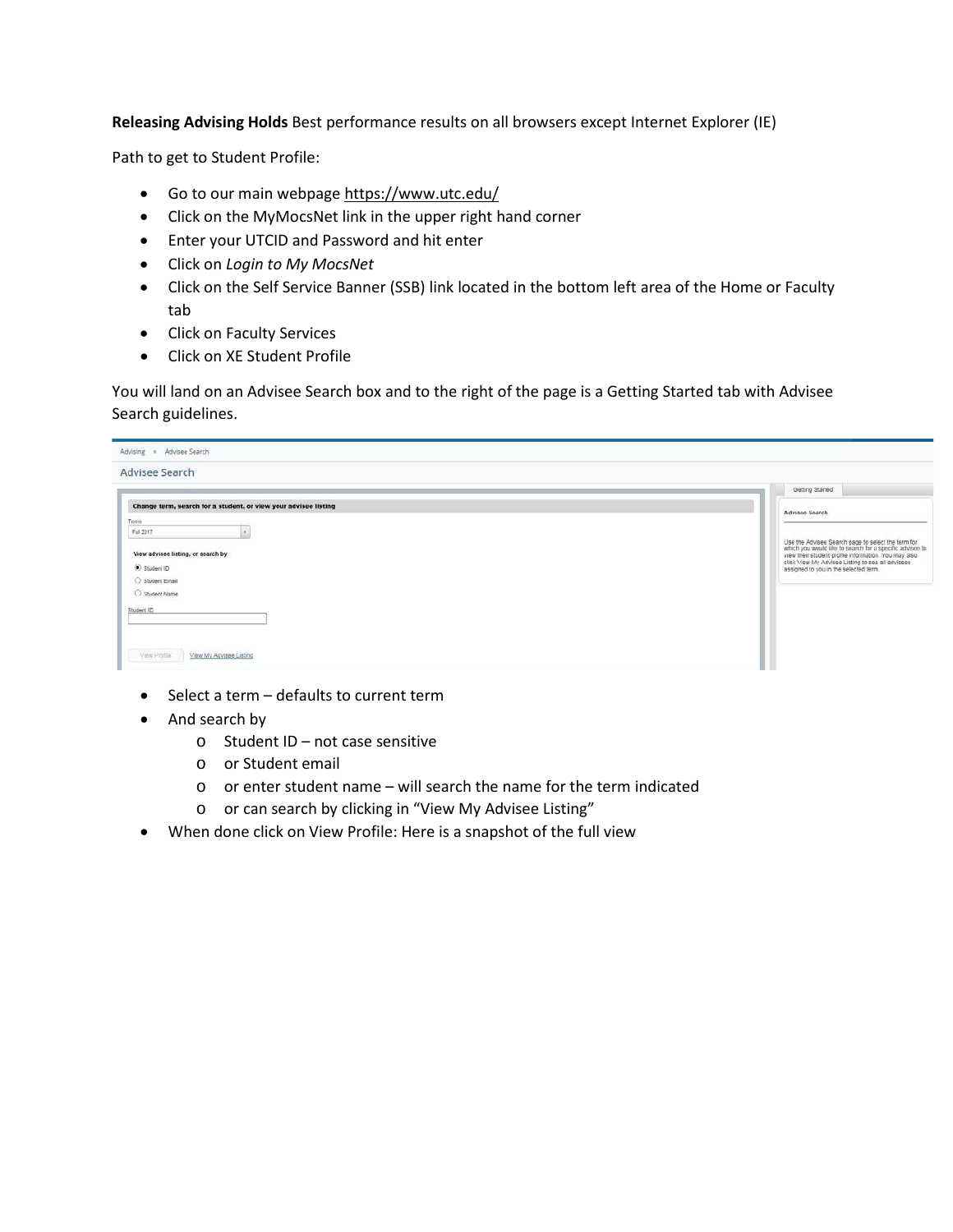| Term: Spring 2018                                                                             |                                                                                                                                                                                                                                               | Standing: Continued Good Standing, as of Spring 2015.                                                                                                                                                                 |                                                                                                                                                                                                                             | Overall Hours: 35 Overall GPA: 3.500 |                                                                                                                                                           |                                                                                                                    |  | <b>Registration Notices:</b><br>Holds 2 |
|-----------------------------------------------------------------------------------------------|-----------------------------------------------------------------------------------------------------------------------------------------------------------------------------------------------------------------------------------------------|-----------------------------------------------------------------------------------------------------------------------------------------------------------------------------------------------------------------------|-----------------------------------------------------------------------------------------------------------------------------------------------------------------------------------------------------------------------------|--------------------------------------|-----------------------------------------------------------------------------------------------------------------------------------------------------------|--------------------------------------------------------------------------------------------------------------------|--|-----------------------------------------|
| Dragoo, Rebecca Rector<br><b>Curriculum and Courses</b><br><b>Prior Education and Testing</b> | Bio Information<br>Email:<br>Phone:<br>Gender:<br>Date of Birth:<br>Ethnicity:<br>Race:<br>Citizen:<br>Citizenship:<br><b>Emergency Contact:</b><br>Emergency Phone:<br>General Information O<br>Level:<br>Class:<br>Status:<br>Student Type: | temp@rebecca-dragoo@utc.edu<br>Not Provided<br>Female<br>08/18<br>Not Hispanic or Latino<br>White<br>Yes.<br>U.S. Citizen<br>Dragoo, Will M.<br>423 4134611<br>Graduate<br>Master's Candidate<br>Active:<br>Returning | CURRICULUM, HOURS & GPA<br>Primary<br>Degree:<br>Study Path:<br>Level:<br>Program:<br>College:<br>Major:<br>Department:<br>Concentration:<br>Minor:<br>Concentration:<br>Admit Type:<br>Admit Term:<br><b>Catalog Term:</b> | Secondary                            | Hours & GPA<br>Not Provided<br>Graduate<br>Business.<br>Not Provided<br>Not Provided<br>Not Provided<br>First-Time Graduate<br>Summer 2013<br>Summer 2013 | Master of Business Admin.<br>MBA Business Administration<br>MBA Business Administration<br>Business Administration |  |                                         |
| Additional Links                                                                              | Residency:<br>Campus:<br>First Term Attended:                                                                                                                                                                                                 | Instate<br>UT Chattanooga<br>Summer 2013                                                                                                                                                                              | <b>REGISTERED COURSES</b>                                                                                                                                                                                                   |                                      |                                                                                                                                                           |                                                                                                                    |  | $\blacktriangle$                        |
| <b>Academic Transcript</b>                                                                    | Matriculated Term:<br>Last Term Attended:<br>Leave of Absence:                                                                                                                                                                                | Not Provided<br>Spring 2015<br>Not Provided                                                                                                                                                                           | Not Registered                                                                                                                                                                                                              |                                      |                                                                                                                                                           |                                                                                                                    |  |                                         |
| <b>Student Schedule</b>                                                                       | Graduation Information                                                                                                                                                                                                                        |                                                                                                                                                                                                                       | Total Hours   Registered Hours: 0   Billing Hours: 0   CEU Hours: 0   Min Hours: Not available   Max Hours: Not available                                                                                                   |                                      |                                                                                                                                                           |                                                                                                                    |  |                                         |
| <b>Registration Overrides</b>                                                                 | <b>Graduation Applications:</b><br>Awarded Degree:                                                                                                                                                                                            | Active(1)<br>Master of Business Admin.                                                                                                                                                                                |                                                                                                                                                                                                                             |                                      |                                                                                                                                                           |                                                                                                                    |  |                                         |
| <b>Application to Graduate</b>                                                                | Term:<br>Date:                                                                                                                                                                                                                                | Spring 2015<br>05/02/2015                                                                                                                                                                                             |                                                                                                                                                                                                                             |                                      |                                                                                                                                                           |                                                                                                                    |  |                                         |
| Week at a Glance                                                                              | <b>Advisors</b><br>Advisors are not assigned for the selected term.                                                                                                                                                                           |                                                                                                                                                                                                                       |                                                                                                                                                                                                                             |                                      |                                                                                                                                                           |                                                                                                                    |  |                                         |

• Click on Holds in top right corner



You will see a box like this



- You will only be able to release the **Advising Required** hold.
- If the student has other holds they can be viewed by clicking on the down arrow in the View Only Holds section as shown above.